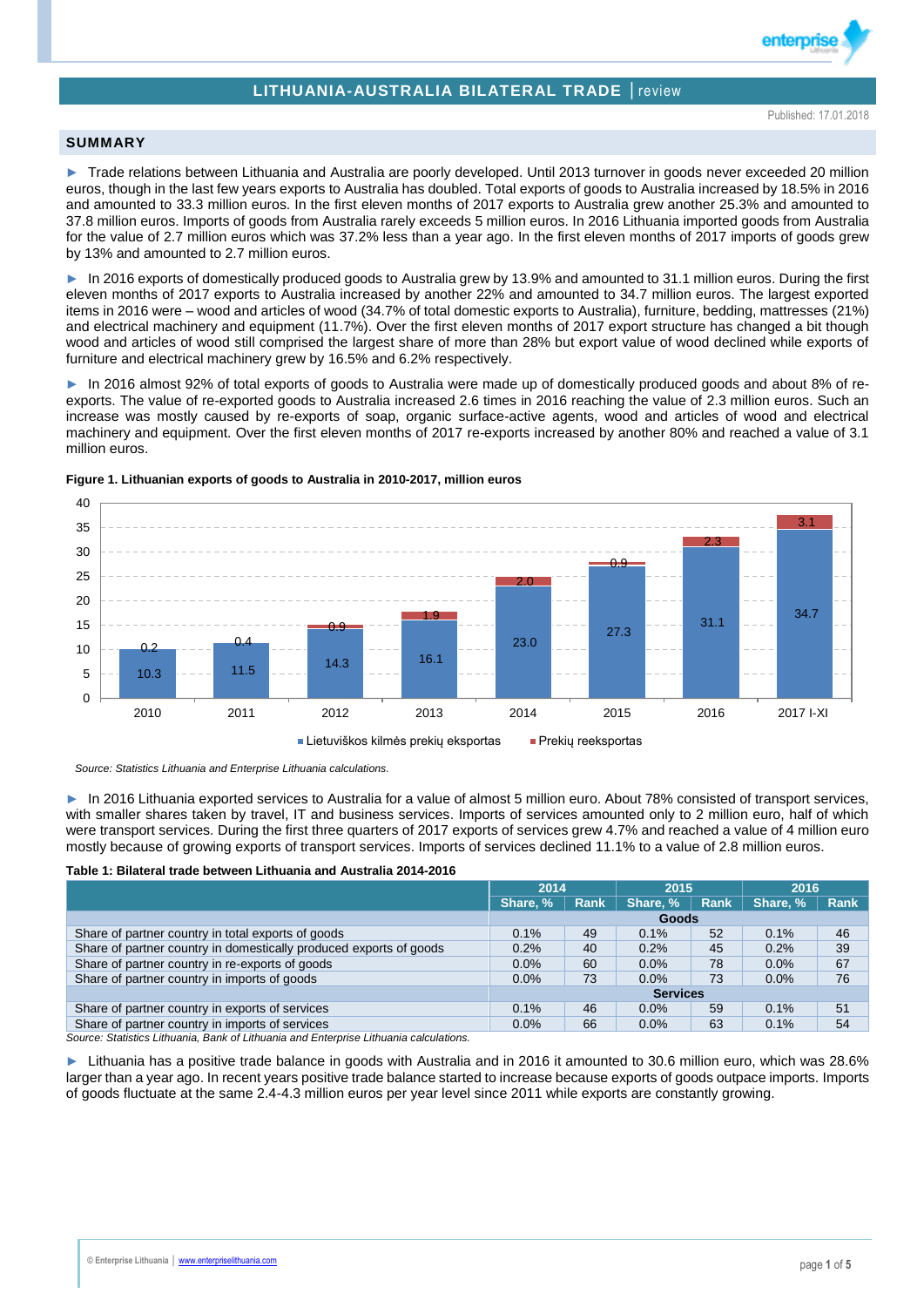## **I. TRADE BALANCE**

**Figure 2. Bilateral trade of goods between Lithuania and Australia in 2010-2017, million euros**



*Source: Statistics Lithuania.*

## **II. DOMESTICALLY PRODUCED EXPORTS**

In 2016 exports of domestically produced goods to Australia grew by 13.9% and amounted to 31.1 million euros. During the first eleven months of 2017 exports to Australia increased by another 22% and reached a value of 34.7 million euros. The largest exported items in 2016 were – wood and articles of wood (34.7% of total domestically produced exports to Australia), furniture, bedding, mattresses (21%) and electrical machinery and equipment (11.7%). During the first eleven months of 2017 the export structure has changed a bit, though wood and articles of wood still made up the largest share with more than 28%, but the export value of wood declined, while exports of furniture and electrical machinery grew by 16.5% and 6.2% respectively.

In 2016 and 2017 so far, the largest category of domestically produced goods exported to Australia was wood and articles of wood. These products comprised 34,7% of domestically produced exports in 2016 and 28,1% during the first eleven months of 2017. Last year exports of wood amounted to 10,8 million euros. During the first eleven months of 2017 compared with the same period a year ago exports of wood decreased 2,5% to 9,7 million euro. Almost 90% in this category was made up of wood sawn or chipped lengthwise of a thickness exceeding 6 mm.

The second largest category was furniture, bedding, mattresses, which comprised 20% of domestically produced exports to Australia during the first 11 months of 2017. Exports of furniture slightly decreased in 2016 but during the first eleven months of 2017 a growth of 13,9% was recorded reaching a value of 6,9 million euros. About 80% of exports in this category consisted of seats and furniture, while prefabricated buildings and mattresses comprised about 9% each.

The third largest category was electrical machinery and equipment which made up a little bit more than 10% of domestically produced exports to Australia during the first eleven months of 2017 down from 11,7% in 2016. More than half of exports in this category consisted of ignition wiring sets during the first eleven months of 2017. Parts of radio, television, monitors, radars or similar equipment about 17%, television cameras, digital cameras and video camera recorders about 12% and telephone sets 10%.

The fourth place was taken by optical, measuring and medical instruments. These goods comprised a little bit more than 7% of domestically produced exports to Australia during the first eleven months of 2017 up from 5,8% in 2016. Exports of these goods in 2017 increased by 53% so far if compared with the same period of last year, reaching a value of 2,5 million euro and an annual growth of 26,4% was also recorded in 2016. Exports in this category during the first eleven months of 2017 mainly consisted of medical instruments (43,4%) and telescopes designed to form parts of machines and lasers (32,3%).

## **Figure 3. Structure of exports of goods produced in Lithuania to Australia during the first 11 months of 2017, %**



- Wood and articles of wood
- **Furniture**; bedding, mattresses
- **Electrical machinery and equipment**
- Optical, measuring, medical instruments
- **Plastics**
- **Products of the milling industry; malt; starches**
- Other goods

*Source: Statistics Lithuania and Enterprise Lithuania calculations.*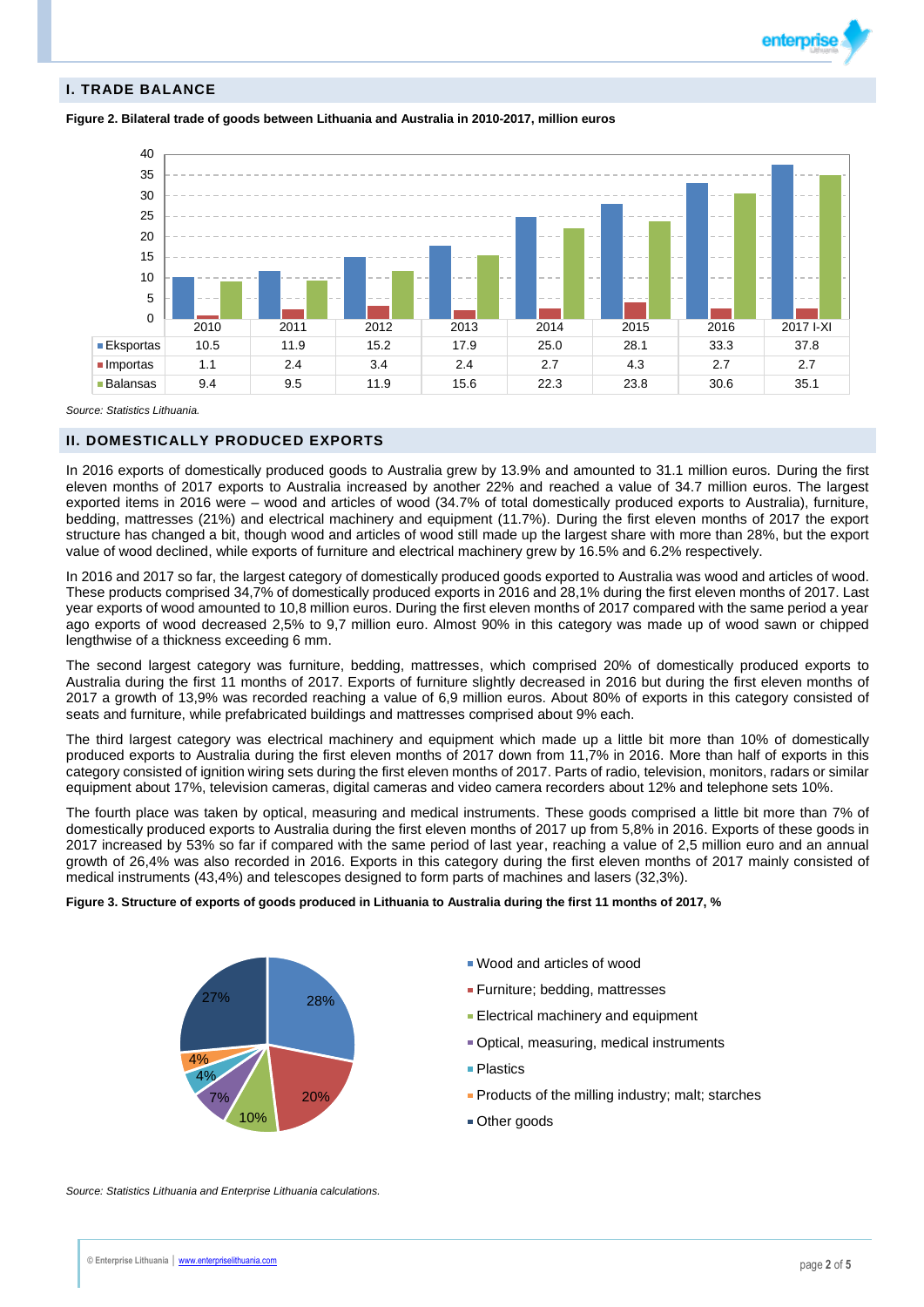

### **Table 2: Exports of domestically produced goods to Australia, million euro**

| <b>Commodity category (by CN)</b>                                  | 2011 | 2012 | 2013 | 2014 | 2015 | 2016 | $2017 -$<br>XI | 2016<br>annual<br>growth,<br>% |
|--------------------------------------------------------------------|------|------|------|------|------|------|----------------|--------------------------------|
| <b>Total</b>                                                       | 11.5 | 14.3 | 16.1 | 23.0 | 27.3 | 31.1 | 34.7           | 13.95%                         |
| 44 Wood and articles of wood; wood charcoal                        | 5.7  | 5.6  | 6.8  | 9.7  | 9.1  | 10.8 | 9.8            | 18.7%                          |
| 94 Furniture; bedding, mattresses                                  | 2.7  | 3.3  | 3.0  | 5.5  | 6.8  | 6.5  | 6.9            | $-3.8%$                        |
| 85 Electrical machinery and equipment                              | 0.9  | 1.7  | 2.5  | 2.9  | 3.0  | 3.6  | 3.5            | 20.2%                          |
| 90 Optical, measuring, medical instruments                         | 0.2  | 0.4  | 1.1  | 1.2  | 1.4  | 1.8  | 2.5            | 26.4%                          |
| 39 Plastics and articles thereof                                   | 0.0  | 0.1  | 0.1  | 0.1  | 0.2  | 0.9  | 1.5            | 500.5%                         |
| 11 Products of the milling industry; malt; starches                | 0.0  | 0.0  | 0.0  | 0.0  | 0.0  | 0.0  | 1.3            | 320.0%                         |
| 23 Residues from the food industries; animal fodder                | 0.0  | 0.0  | 0.0  | 0.0  | 0.0  | 0.7  | 1.1            |                                |
| 38 Miscellaneous chemical products                                 | 0.0  | 0.1  | 0.1  | 0.1  | 0.1  | 0.1  | 1.0            | 47.2%                          |
| 84 Machinery and mechanical appliances; parts thereof              | 0.1  | 1.1  | 0.2  | 0.3  | 0.3  | 1.0  | 1.0            | 221.8%                         |
| 63 Other made - up textile articles; sets; worn clothing           | 0.1  | 0.1  | 0.1  | 0.3  | 0.4  | 0.6  | 0.9            | 56.3%                          |
| Other goods                                                        | 1.8  | 2.0  | 2.1  | 3.0  | 6.0  | 4.9  | 5.2            | $-18.3%$                       |
| Course: Ctatistics Lithuania and Enterprise Lithuania seleulations |      |      |      |      |      |      |                |                                |

*Source: Statistics Lithuania and Enterprise Lithuania calculations.*

## **III. POTENTIAL EXPORT OPPORTUNITIES**

The Decision Support Model (DSM)<sup>1</sup> identified 517 product groups (on 6-digit combined nomenclature) with potential opportunities for Lithuanian exporting companies in Australia. Most potential export opportunities were identified for the engineering industry (152), the food industry (76), the chemical industry (50).

**Table 3: Export opportunities for Lithuanian companies in Australia, according to the Decision Support Model**

| <b>Industry (NACE 2 rev.)</b>                                | <b>Potential export opportunities to</b><br><b>Australia</b> |
|--------------------------------------------------------------|--------------------------------------------------------------|
| 10 Food products                                             | 76                                                           |
| <b>13 Textiles</b>                                           | 58                                                           |
| 20 Chemicals and chemical products                           | 50                                                           |
| 28 Machinery and equipment                                   | 43                                                           |
| 14 Wearing apparel                                           | 38                                                           |
| 23 Other non-metallic mineral products                       | 29                                                           |
| 22 Rubber and plastics products                              | 27                                                           |
| 32 Other manufactured goods                                  | 25                                                           |
| 26 Computer, electronic and optical products                 | 24                                                           |
| 17 Paper and paper products                                  | 22                                                           |
| 27 Electrical equipment                                      | 22                                                           |
| 25 Fabricated metal products, except machinery and equipment | 22                                                           |
| 16 Wood and of products of wood                              | 18                                                           |
| 24 Basic metals                                              | 9                                                            |
| 30 Other transport equipment                                 | 8                                                            |
| 01 Products of agriculture                                   |                                                              |
| 29 Motor vehicles, trailers and semi-trailers                | 6                                                            |
| 11 Beverages                                                 | 6                                                            |
| 21 Basic pharmaceutical products                             | 6                                                            |
| 58 Publishing services                                       | 6                                                            |
| 31 Furniture                                                 | 5                                                            |
| 19 Coke and refined petroleum products                       | 3                                                            |
| 12 Tobacco products                                          | 3                                                            |
| 15 Leather and related products                              | 3                                                            |
| 91 Library, archive, museum and other cultural services      |                                                              |
| Total                                                        | 517                                                          |

*Source: Eurostat Comext, UN Comtrade, Statistics Lithuania and Enterprise Lithuania calculations.*

## **V. IMPORTS OF GOODS**

 $\overline{a}$ 

Since Australia is only the 76<sup>th</sup> largest import partner for Lithuania (according to data for the first eleven months of 2017), the value of imported goods rarely exceeds 3 million euros. In 2016 the value of imported goods amounted to 2,7 million euros which was 37,2% less than a year ago. During the first eleven months of 2017 imports rebounded a little bit and a growth of 13% was recorded if compared with the same period of last year. From 2011 until 2016 usually around 60% of all imported goods were made up of wool but in 2016 imports of wool dropped by 71.6% and continued to decline during the first eleven months of 2017 by another 11.9%. Therefore, electrical machinery and equipment took over as the largest imported item ant comprised 28.4% of all imports in 2017 so far. In this category Lithuania mostly imported electrical apparatus for electrical circuit exceeding 1000 V (77.3% of electrical machinery imports from Australia).

<sup>1</sup> The Decision Support Model (DSM) is used to identify suitable export opportunities. The DSM takes into account Lithuania's revealed comparative advantage (products in which Lithuania is a relatively strong exporter in world markets), short-term and long-term import (value) growth of the product under consideration and the degree of market concentration for this product (an assessment whether it is difficult to enter the market for that product, the lower the index, the least concentrated the import market for this product). The full list of export opportunities for Lithuanian exporters in Australia is available on request from [analitikai@verslilietuva.lt.](mailto:analitikai@verslilietuva.lt)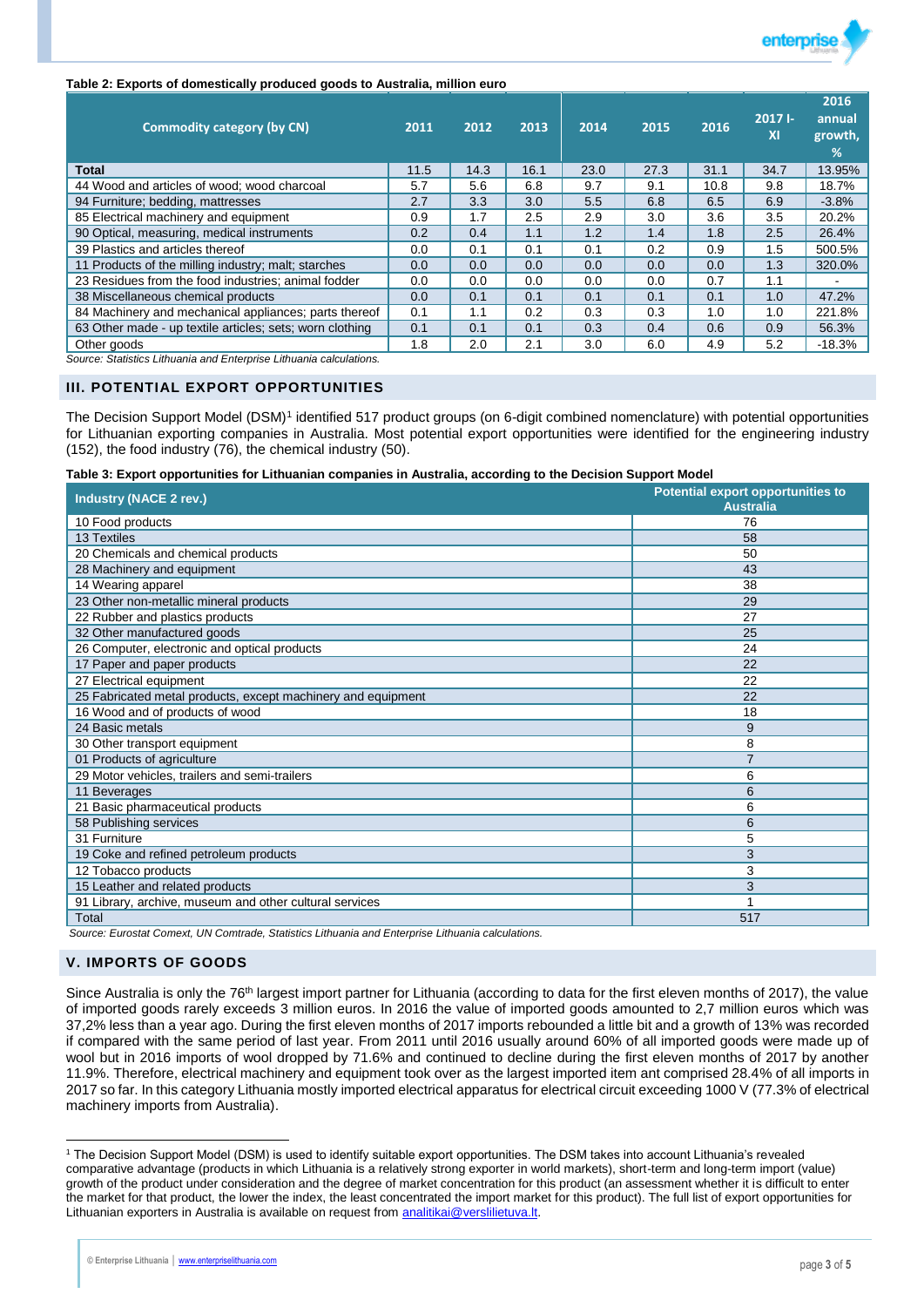

In 2017 Lithuania also started to import twine, cordage, ropes and cables of polyethylene or polypropylene which was the third largest imported category of goods making up 14.6% of total imports from Australia with a value of 0.4 million euros. The last category which comprised ten or more percent in the structure of imported goods during the first eleven months of 2017 was machinery and mechanical appliances, but the import value of these goods declined by 23.4% to a value of 0.27 million euros. Lithuania also imported some beverages (mostly wine), paper and clothing for approximately 0.1-0.12 million euros each during the first eleven months of 2017 and some other items in small amounts.

### **Figure 5. Structure of imports of goods from Australia during the first eleven months of 2017, %**



- **Electrical machinery and equipment**
- Wool, fine or coarse animal hair
- Wadding, felt and nonwovens; special yarns, ropes
- Machinery and mechanical appliances
- **Beverages, spirits and vinegar**
- **Paper and paperboard**
- Articles of apparel and clothing accessories, not knitted or crocheted
- **Other goods**

#### *Source: Statistics Lithuania and Enterprise Lithuania calculations.*

#### **Table 4: Imports of goods from Australia, thousand euros**

| <b>Commodity category (by CN)</b>                             | 2011     | 2012     | 2013     | 2014     | 2015     | 2016     | 2017<br>$ -X $ | 2016<br>annual<br>growth,<br>$\frac{9}{6}$ |
|---------------------------------------------------------------|----------|----------|----------|----------|----------|----------|----------------|--------------------------------------------|
| Total                                                         | 2 4 3 1  | 3 3 6 7  | 2 3 7 5  | 2746     | 4 3 2 1  | 2 7 1 3  | 2657           | $-37.2%$                                   |
| 85 Electrical machinery and equipment                         | 63       | 142      | 288      | 316      | 254      | 402      | 754            | 58.2%                                      |
| 51 Wool, fine or coarse animal hair                           | 628      | 2016     | 638      | 619      | 2 4 5 0  | 695      | 407            | $-71.6%$                                   |
| 56 Wadding, felt and nonwovens; special yarns, ropes          | 0        | $\Omega$ | $\Omega$ | $\Omega$ | 6        |          | 388            | $-77.4%$                                   |
| 84 Machinery and mechanical appliances                        | 337      | 701      | 75       | 214      | 152      | 411      | 271            | 170.3%                                     |
| 22 Beverages, spirits and vinegar                             | 56       | 32       | $\Omega$ | 5        | 0        | 97       | 124            | 24125.0%                                   |
| 48 Paper and paperboard                                       | 3        | 0        | 16       | 109      | 380      | 475      | 112            | 25.2%                                      |
| 62 Apparel and clothing accessories, not knitted or crocheted | $\Omega$ |          | $\Omega$ | 4        | 28       | 15       | 110            | $-48.0%$                                   |
| 90 Optical, measuring, medical instruments                    | 25       | 56       | 54       | 106      | 67       | 173      | 97             | 159.9%                                     |
| 28 Inorganic chemicals                                        | $\Omega$ | $\Omega$ | $\Omega$ | $\Omega$ | $\Omega$ | $\Omega$ | 68             |                                            |
| 88 Aircraft, spacecraft, and parts thereof                    |          | 5        | 4        | 0        | 31       | 8        | 64             | $-74.2%$                                   |
| Other goods                                                   | 318      | 414      | 300      | 373      | 953      | 436      | 260            | $-54.3%$                                   |

*Source: Statistics Lithuania and Enterprise Lithuania calculations.*

## **VII. AUSTRALIA`S IMPORTS OF GOODS**

In 2016 Lithuania was 71<sup>st</sup> largest import partner for Australia.

#### **Table 5: Australia`s imports by country, billion euro**

| <b>Country</b>                  | 2012  | 2013  | 2014  | 2015  | 2016  |
|---------------------------------|-------|-------|-------|-------|-------|
| <b>Total</b>                    | 194.7 | 175.0 | 171.2 | 180.3 | 171.1 |
| China                           | 35.8  | 33.8  | 35.2  | 41.7  | 40.0  |
| <b>United States of America</b> | 22.8  | 17.9  | 18.2  | 20.3  | 19.6  |
| Japan                           | 15.3  | 13.5  | 11.6  | 13.3  | 13.2  |
| Thailand                        | 8.2   | 8.0   | 7.4   | 9.2   | 9.8   |
| Germany                         | 9.0   | 8.2   | 8.1   | 8.4   | 9.1   |
| Korea, Republic of              | 7.9   | 7.1   | 8.0   | 9.8   | 7.3   |
| Malaysia                        | 7.7   | 6.7   | 7.6   | 6.7   | 6.2   |
| New Zealand                     | 5.9   | 5.3   | 5.3   | 5.2   | 5.1   |
| United Kingdom                  | 5.4   | 4.5   | 4.1   | 4.8   | 4.8   |
| Singapore                       | 11.7  | 9.1   | 8.6   | 6.3   | 4.7   |
| Italy                           | 4.3   | 4.2   | 4.1   | 3.9   | 4.0   |
| Indonesia                       | 5.1   | 4.3   | 4.1   | 3.8   | 3.3   |
| France                          | 3.1   | 2.9   | 2.9   | 3.0   | 3.0   |
| Viet Nam                        | 2.5   | 2.8   | 3.4   | 3.0   | 3.0   |
| India                           | 2.1   | 1.7   | 2.1   | 3.2   | 2.9   |
| Taipei, Chinese                 | 3.0   | 2.6   | 3.0   | 3.2   | 2.9   |
| Papua New Guinea                | 2.8   | 2.2   | 2.5   | 2.0   | 2.4   |
| Switzerland                     | 2.3   | 2.2   | 1.9   | 2.2   | 2.1   |
| Ireland                         | 1.3   | 1.1   | 1.1   | 1.4   | 1.8   |
| Mexico                          | 1.6   | 1.5   | 1.3   | 1.7   | 1.7   |
| Other goods                     | 36.9  | 35.5  | 30.7  | 27.3  | 24.0  |

*Source: Trademap.*